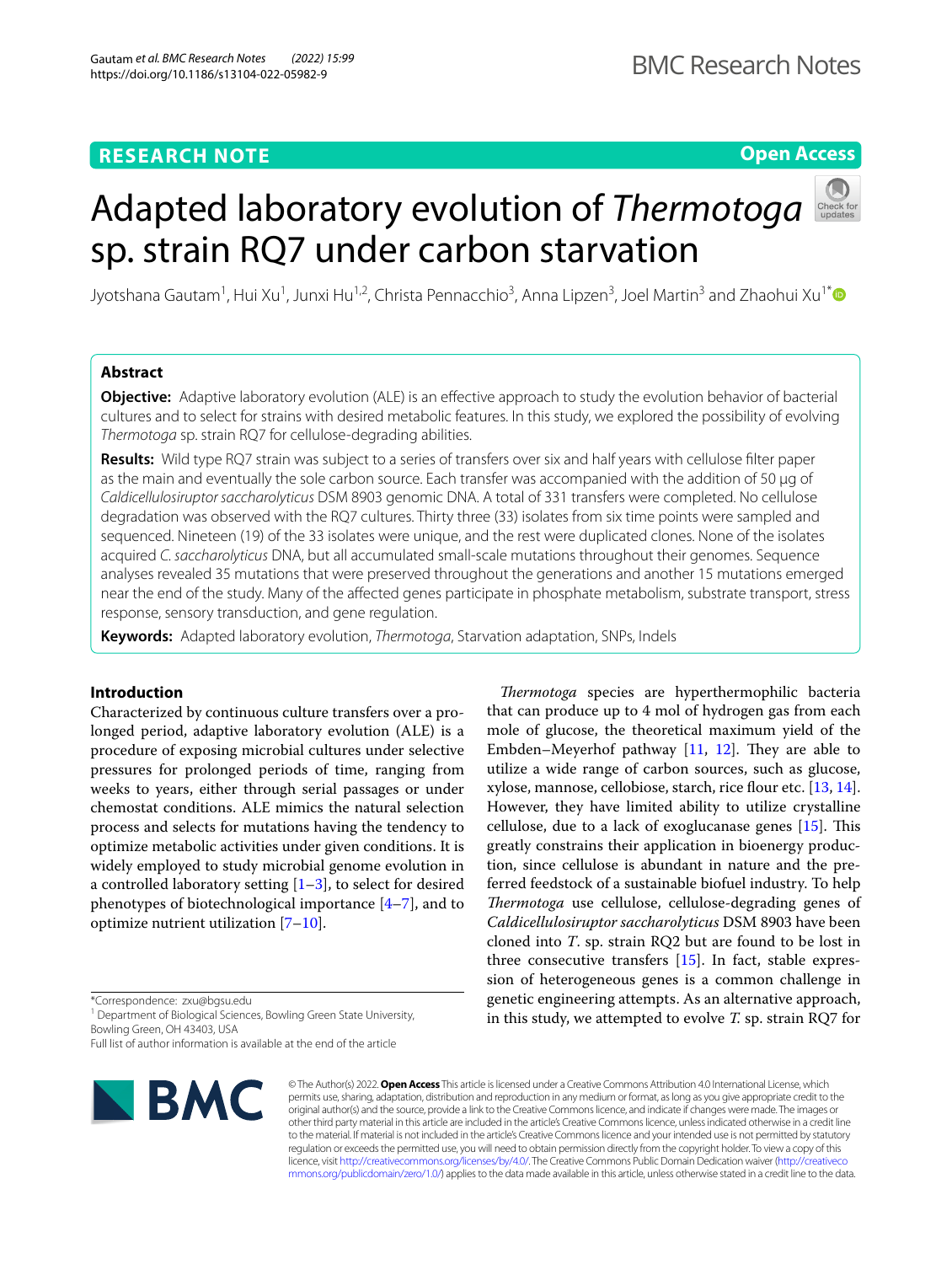cellulose-degrading abilities, using cellulose flter paper as the main carbon source.

The complete genome sequence of RQ7 is available [[16\]](#page-6-6), making it possible to keep track of the genome changes throughout the ALE process. RQ7 is also naturally competent [[17\]](#page-6-7). In order to speed up the ALE process, we supplied the RQ7 cultures with genomic DNA of *C. saccharolyticus*, which has the complete set of genes needed to degrade cellulose [\[18](#page-6-8)] and can disassemble a piece of cellulose flter paper in 4 days (Additional fle [1](#page-5-4): Figure S1). The hypotheses were:  $(1)$  over the time, some RQ7 transformants might have the chance to take up and integrate *C. saccharolyticus* cellulose-degrading genes into their genomes; (2) these transformants would grow faster and gradually dominate the population when cellulose was supplied as the sole carbon source; (3) when such cultures occur, the flter paper should be deformed (e.g. etched or disassembled), ofering visual clues on when to stop the experiment.

## **Main text**

## **Materials and methods** *Growth media*

Two types of media were used in this study: a rich medium called SVO [[19\]](#page-6-9) and a selective medium. SVO uses 5 g/L of glucose, 2 g/L of yeast extract, and 2 g/L of tryptone as the carbon and nitrogen sources. The selective medium was identical to a minimal medium we previously developed [\[20](#page-6-10)] except replacing the glucose with a piece of Whatman® Grade 1 flter paper of a surface area of 7 cm<sup>2</sup>. Cysteine hydrochloride was added to both media as a reducing agent at 0.5 g/L [\[21](#page-6-11)].

#### *Adaptive laboratory evolution*

The ALE process started with a wild type RQ7 culture grown in SVO (pH 8.5) (Additional fle [1](#page-5-4): Figure S2a). One ml of such culture was added to 10 ml of fresh SVO together with 50 μg of *C. saccharolyticus* DSM 8903 genomic DNA. The mixture was incubated at  $77 \text{ °C}$  for about 4 h for natural transformation. The entire 10 ml of the transformation mixture was then added to 50 ml of fresh selective medium, which was equivalent to supplying the selective medium with SVO to a fnal concentration of 17%, or a  $6\times$  -diluted rich medium. This was to prevent the collapse of the culture line by supplying low levels of accessible carbon sources to early cultures (Additional file  $1$ : Figure S2a). The culture, named as NT1, was then incubated at 77 °C for 6 days to enrich potential transformants. After the incubation, 1 ml of NT1 was used to inoculate 50 ml of SVO for overnight growth to generate a boost culture. The boost culture was then used to start the next cycle for NT2. A portion of the boost culture was also preserved in 10% glycerol (v/v) and kept at  $-80$  °C for future use. The boosting step was to revive stressed cultures (after growing in diluted medium for about a week) to a cell density high enough for the next round of transfer. We periodically tested whether the culture was ready to wean from the boosting step and noticed it by NT115.

Starting from NT115, we made several changes to our transfer procedure to simplify the procedure and increase the chance of selecting transformants (Additional fle [1](#page-5-4): Figure S2b). First, the 3-step operation was consolidated into a single step: selective cultures were directly used to inoculate the next batch, boost cultures were only used to prepare frozen stocks, and *C. saccharolyticus* DNA was directly added into the selective medium. Second, to further increase selective pressure, the SVO concentration was reduced to 9%, which was then phased out by NT212. Last, the media pH was adjusted to pH 7.2 and the growth temperature was set at 70 °C; these changes were to accommodate the potential needs of *C. saccharolyticus* genes because this bacterium has optimal growth at pH 7.0 and 70 °C [\[18\]](#page-6-8). Both wild type RQ7 and evolved cultures grew normally under these conditions.

#### *Mutants isolation and resequencing*

Single colonies were isolated from various time points throughout the ALE procedure. For handling and plating techniques as well as genomic DNA preparation, please referred to our previous publications [[16,](#page-6-6) [22](#page-6-12)]. For resequencing, genomic DNA was randomly sheared into  $\sim$  500 bp fragments, and the resulting fragments were used to create an Illumina library. This library was sequenced on Illumina NovaSeq, generating 150 bp paired-end reads. Reads were aligned to the reference genomes using BWA [\[23\]](#page-6-13), and putative single nucleotide polymorphisms (SNPs) and small indels were called using SAMtools mpileup [[24\]](#page-6-14). Putative structural variants were called using a combination of BreakDancer [[25\]](#page-6-15) (filtered to quality  $90 +$ ), Pindel [[26\]](#page-6-16), and CNVNator [[27\]](#page-6-17). To locate mutations, read alignments were analyzed with Integrative Genomics Viewer (IGV) version 2.6 [[28\]](#page-6-18). Variant calls with heterozygous status were fltered out because those were non-specifc mapping of similar reads. After that, each variant call was manually examined with IGV. False positives resulted from sequencing errors and clustered variants mapped to repetitive regions (such CRISPR regions) were removed due to low confdence.

## **Results and discussion** *ALE experiment*

The experiment started in December 2011 and lasted until June 2018. It was arbitrarily suspended to give us the time to analyze the cultures and adjust our strategies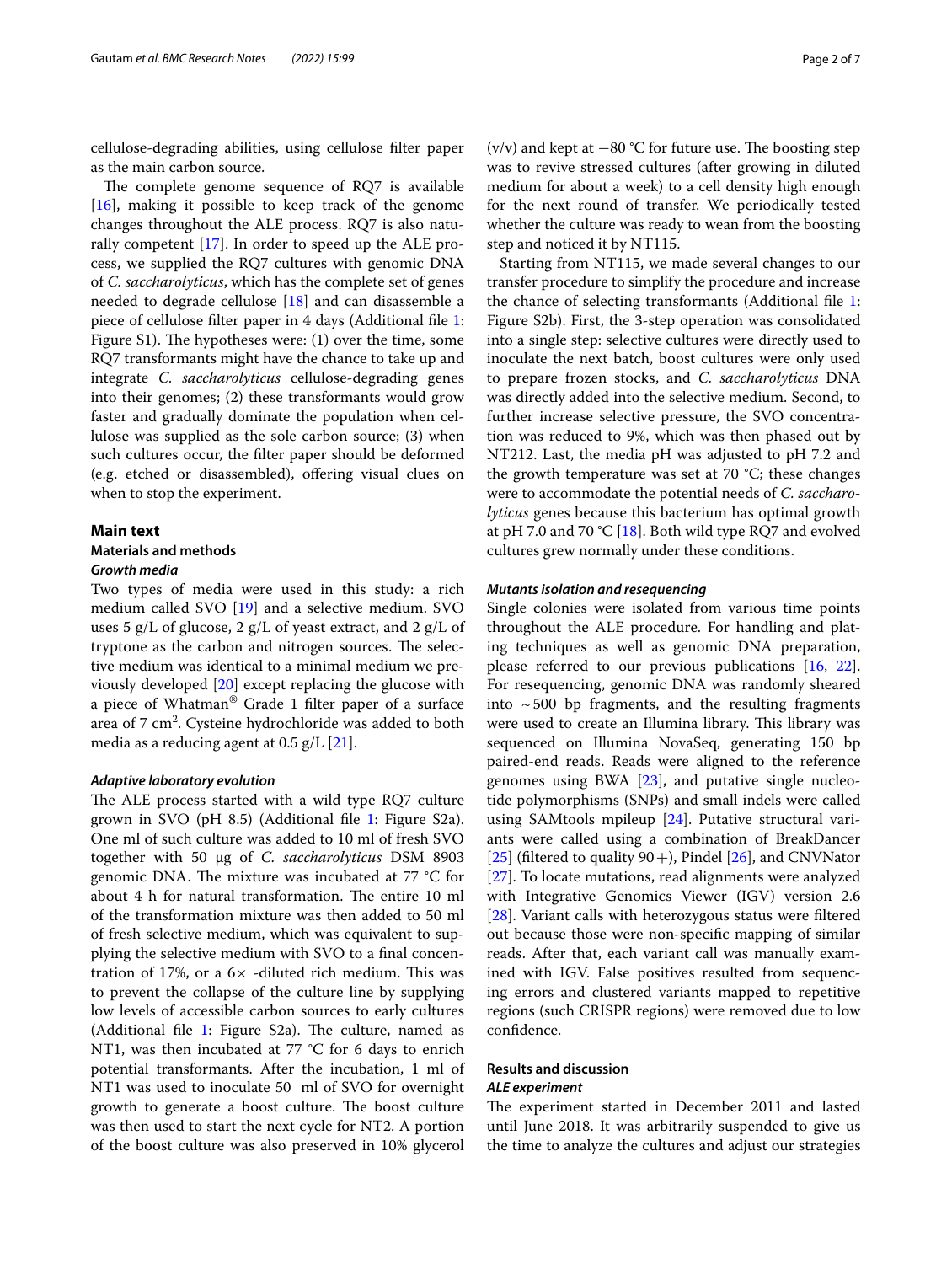accordingly. A total of 331 transfers were completed, resulting in 331 batches of evolved bacterial populations, named as NT1 – NT331 (Additional fle [1](#page-5-4): Figure S3). For batches NT1 through NT211, it was necessary to supply the selective media with small amount of the rich medium to avoid the collapse of the culture line before desired transformants/mutants could occur. By NT212, supplying SVO had been phased out (Additional fle [1](#page-5-4): Figure S3). Cells were challenged to use flter paper as the sole carbon source. At this point, visible cloudiness of growth could no longer be observed in the selective medium, indicating a cell density less than  $10<sup>7</sup>$ per ml. However, the boost cultures still resulted in normal growth, suggesting there were enough live cells in the inoculum. In a control experiment, we started with an overnight SVO culture of wild type RQ7 and consecutively transferred it in the selective medium (flter paper as the sole carbon source, no added DNA) for 10 times. Boost cultures were obtained up to the 9th transfer but not for the 10th transfer. In contrast, our evolved cultures had survived for 120 transfers (from NT212 to NT331) in the selective medium (flter paper as the sole carbon source, DNA added), which demonstrated that active growth did occur in each culture. Otherwise, the original cells would have been diluted out by the 9th transfer, leaving no cells in the inoculum to start the next cycle. However, the flter paper pieces appeared physically intact in each bottle, without any visible sign of degradation.

#### *Isolation and characterization of RQ7 mutants*

To investigate what genetic changes had occurred in the evolved cultures, we isolated mutants at six time points, roughly every 55 batches: NT055, NT110, NT167, NT220, NT270, and NT331. Six DNA preparations from each batch were subject to Illumina sequencing, and a total of 33 isolates were successfully sequenced (Additional fle [1:](#page-5-4) Figure S3). Clean sequence reads were compared to the two reference genomes: RQ7 (RefSeq: NZ\_CP007633.1) which had been sequenced by our group [[16\]](#page-6-6) and *C. saccharolyticus* DSM 8903 (RefSeq: NC\_009437.1). After fltering out false positive variation calls and manually examining of the alignments with IGV, we confrmed 109 RQ7 genome variants among the 33 isolates. These variations included 84 SNPs and 25 indels; 10 of the variants located in intergenic regions and the rest in CDS. Based on the occurrence of these variations, 19 unique isolates were identifed (Additional fle [1:](#page-5-4) Figure S3). Although the sequence depth was over  $200 \times$  in most regions, all reads were mapped to the RQ7 genome, and no read could be reliably identifed as having a *C. saccharolyticus* origin. These results indicated that all isolates were RQ7 mutants surviving extreme carbon starvation. No isolate acquired *C. saccharolyticus* DNA.

## *Preserved mutations*

Most of the 109 verifed variations did not survive into later generations and were lost in the culture line. However, 35 mutations survived to the end of the experiment and could be evolutionarily signifcant, which included 29 in CDS, 5 in intergenic regions, and 1 in 23S rRNA (Table [1](#page-3-0)). Mutations in 23S rRNA and the intergenic regions were SNPs and their roles were difficult to speculate without experimental data. The 29 mutations found in CDS (Table [2\)](#page-4-0) could potentially contribute to survival under starvation. It is also possible that some of these mutations were results of genome drifts over the time and carried little evolution significance. There were 15 mutations emerged in NT331 isolates (Table [3\)](#page-5-5); their stability remained to be examined. Analysis of the CDS mutations revealed a common theme centered on phosphate metabolism, such as ATP generation and utilization, phosphate regulation, and nucleotide metabolism (Tables [2](#page-3-0) and [3\)](#page-5-5).

## **Conclusions**

*T.* sp. strain RQ7 survived 331 ALE transfers under carbon starvation. Their genomes accumulated dozens of small-scale mutations but no integration of *C. saccharolyticus* DNA. They did not evolve the desired trait to utilize cellulose. Since cells could only survive beyond 10 transfers when *C. saccharolyticus* DNA was supplied, we believe that under these extreme starvation conditions cells were utilizing the added DNA as the main carbon source to support growth. This is rather encouraging, because using environmental DNA as a nutrient source is a perceived role of natural transformation, and many species only become naturally competent when they are starving [[29\]](#page-6-19).

## **Limitations of the study**

Natural transformation are rare events and are largely subject to chances. Transforming a RQ7 cell to a cellulose-degrading strain would require the acquisition of many genes and numerous natural transformation events. Six and half years of ALE is too short to allow the wild type RQ7 strain to pick up foreign genes and evolve desired traits. Longer periods of experiments are necessary. Higher concentrations of donor DNA might also help.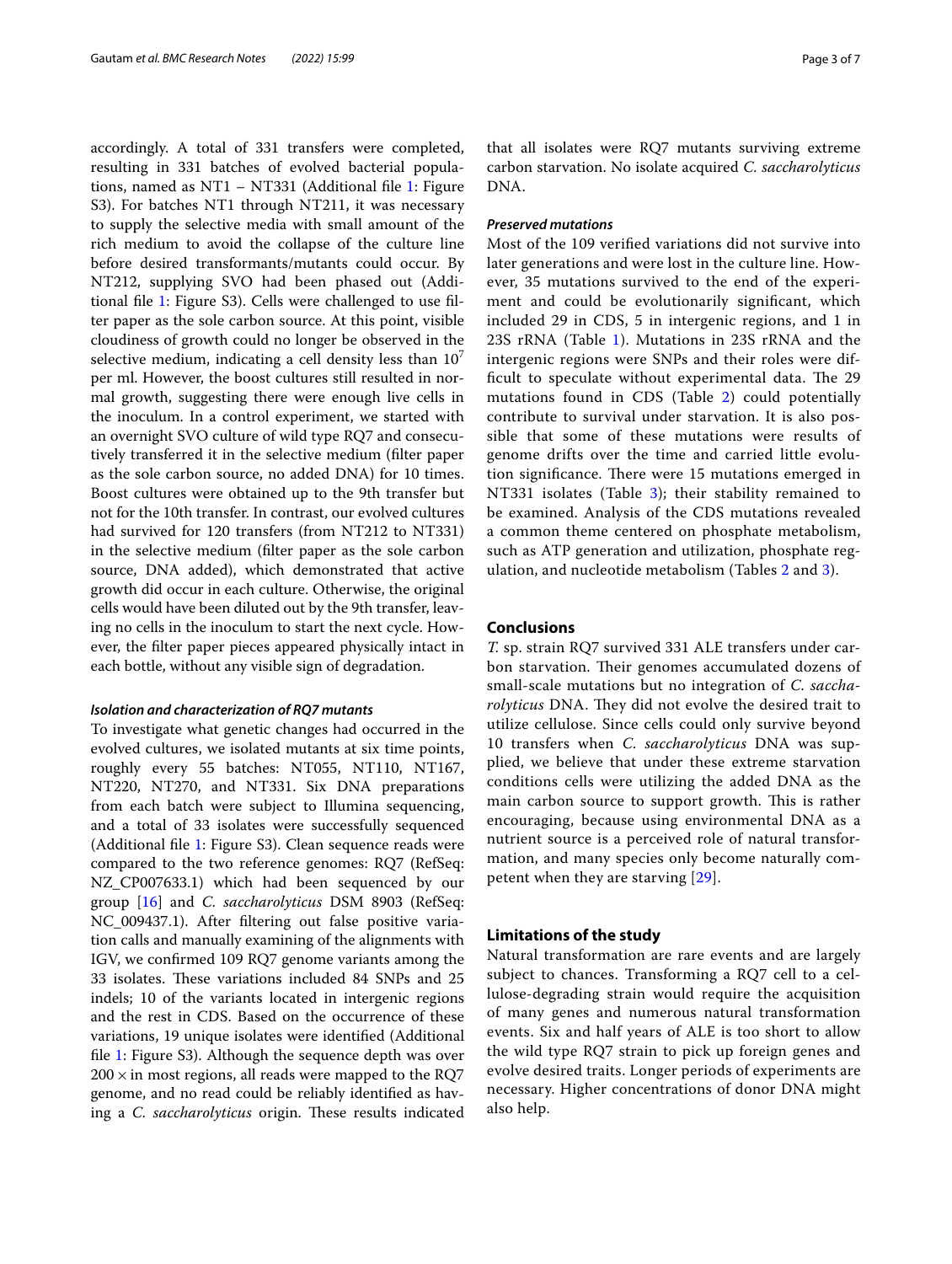## <span id="page-3-0"></span>**Table 1** Preserved mutations

| Site    | Reference    | Alternate   | Strand       | Context    | <b>NT055</b> |  | NT110 |  |  | NT167 |  | <b>NT220</b> |  | NT270 |  | NT331 |  |  |  |  |  |  |  |  |
|---------|--------------|-------------|--------------|------------|--------------|--|-------|--|--|-------|--|--------------|--|-------|--|-------|--|--|--|--|--|--|--|--|
| 12579   | G            | А           | $\mathbf{1}$ | CDS        |              |  |       |  |  |       |  |              |  |       |  |       |  |  |  |  |  |  |  |  |
| 17391   | AAAACAGGAAGT | Α           | $\mathbf{1}$ | CDS        |              |  |       |  |  |       |  |              |  |       |  |       |  |  |  |  |  |  |  |  |
| 26360   | G            | Α           | $-1$         | CDS        |              |  |       |  |  |       |  |              |  |       |  |       |  |  |  |  |  |  |  |  |
| 205012  | $\mathsf C$  | А           | $-1$         | CDS        |              |  |       |  |  |       |  |              |  |       |  |       |  |  |  |  |  |  |  |  |
| 262000  | G            | Α           | $\,1\,$      | CDS        |              |  |       |  |  |       |  |              |  |       |  |       |  |  |  |  |  |  |  |  |
| 323128  | $\mathsf C$  | т           | $-1$         | CDS        |              |  |       |  |  |       |  |              |  |       |  |       |  |  |  |  |  |  |  |  |
| 409563  | Τ            | C           | $-1$         | CDS        |              |  |       |  |  |       |  |              |  |       |  |       |  |  |  |  |  |  |  |  |
| 442230  | $\mathsf C$  | А           | $\mathbf{1}$ | CDS        |              |  |       |  |  |       |  |              |  |       |  |       |  |  |  |  |  |  |  |  |
| 459761  | C            | Т           | $\mathbf{1}$ | CDS        |              |  |       |  |  |       |  |              |  |       |  |       |  |  |  |  |  |  |  |  |
| 513429  | G            | Τ           | $\mathbf{1}$ | Intergenic |              |  |       |  |  |       |  |              |  |       |  |       |  |  |  |  |  |  |  |  |
| 560725  | G            | Α           | $\mathbf{1}$ | Intergenic |              |  |       |  |  |       |  |              |  |       |  |       |  |  |  |  |  |  |  |  |
| 593326  | $\mathsf C$  | Т           | $-1$         | Intergenic |              |  |       |  |  |       |  |              |  |       |  |       |  |  |  |  |  |  |  |  |
| 668132  | G            | Α           | $-1$         | CDS        |              |  |       |  |  |       |  |              |  |       |  |       |  |  |  |  |  |  |  |  |
| 721511  | G            | Α           | $\mathbf{1}$ | CDS        |              |  |       |  |  |       |  |              |  |       |  |       |  |  |  |  |  |  |  |  |
| 731443  | G            | Α           | $-1$         | CDS        |              |  |       |  |  |       |  |              |  |       |  |       |  |  |  |  |  |  |  |  |
| 781479  | $\mathsf C$  | т           | $-1$         | rRNA       |              |  |       |  |  |       |  |              |  |       |  |       |  |  |  |  |  |  |  |  |
| 789928  | G            | Т           | $-1$         | CDS        |              |  |       |  |  |       |  |              |  |       |  |       |  |  |  |  |  |  |  |  |
| 856804  | Τ            | G           | $-1$         | CDS        |              |  |       |  |  |       |  |              |  |       |  |       |  |  |  |  |  |  |  |  |
| 993287  | C            | Т           | $\mathbf{1}$ | CDS        |              |  |       |  |  |       |  |              |  |       |  |       |  |  |  |  |  |  |  |  |
| 998628  | C            | Α           | $\mathbf{1}$ | CDS        |              |  |       |  |  |       |  |              |  |       |  |       |  |  |  |  |  |  |  |  |
| 1006296 | Τ            | <b>TA</b>   | $\mathbf{1}$ | CDS        |              |  |       |  |  |       |  |              |  |       |  |       |  |  |  |  |  |  |  |  |
| 1021158 | C            | Τ           | $-1$         | CDS        |              |  |       |  |  |       |  |              |  |       |  |       |  |  |  |  |  |  |  |  |
| 1046451 | G            | А           | $-1$         | CDS        |              |  |       |  |  |       |  |              |  |       |  |       |  |  |  |  |  |  |  |  |
| 1048649 | т            | G           | $-1$         | Intergenic |              |  |       |  |  |       |  |              |  |       |  |       |  |  |  |  |  |  |  |  |
| 1049370 | G            | Α           | $-1$         | CDS        |              |  |       |  |  |       |  |              |  |       |  |       |  |  |  |  |  |  |  |  |
| 1105970 | G            | A           | $\mathbf{1}$ | CDS        |              |  |       |  |  |       |  |              |  |       |  |       |  |  |  |  |  |  |  |  |
| 1196396 | G            | Α           | $\mathbf{1}$ | CDS        |              |  |       |  |  |       |  |              |  |       |  |       |  |  |  |  |  |  |  |  |
| 1242229 | $\mathsf C$  | Τ           | $\mathbf{1}$ | CDS        |              |  |       |  |  |       |  |              |  |       |  |       |  |  |  |  |  |  |  |  |
| 1285475 | $\mathsf C$  | T           | $\mathbf{1}$ | CDS        |              |  |       |  |  |       |  |              |  |       |  |       |  |  |  |  |  |  |  |  |
| 1308511 | C            | T           | $-1$         | Intergenic |              |  |       |  |  |       |  |              |  |       |  |       |  |  |  |  |  |  |  |  |
| 1352603 | G            | А           | $\mathbf{1}$ | CDS        |              |  |       |  |  |       |  |              |  |       |  |       |  |  |  |  |  |  |  |  |
| 1426409 | <b>CT</b>    | <b>CTT</b>  | $-1$         | CDS        |              |  |       |  |  |       |  |              |  |       |  |       |  |  |  |  |  |  |  |  |
| 1542185 | G            | А           | $-1$         | CDS        |              |  |       |  |  |       |  |              |  |       |  |       |  |  |  |  |  |  |  |  |
| 1618115 | А            | T           | $-1$         | CDS        |              |  |       |  |  |       |  |              |  |       |  |       |  |  |  |  |  |  |  |  |
| 1724427 | $\mathsf T$  | $\mathsf C$ | $1\vert$     | CDS        |              |  |       |  |  |       |  |              |  |       |  |       |  |  |  |  |  |  |  |  |

The last 33 columns represent the 33 isolates. Detected mutations are shaded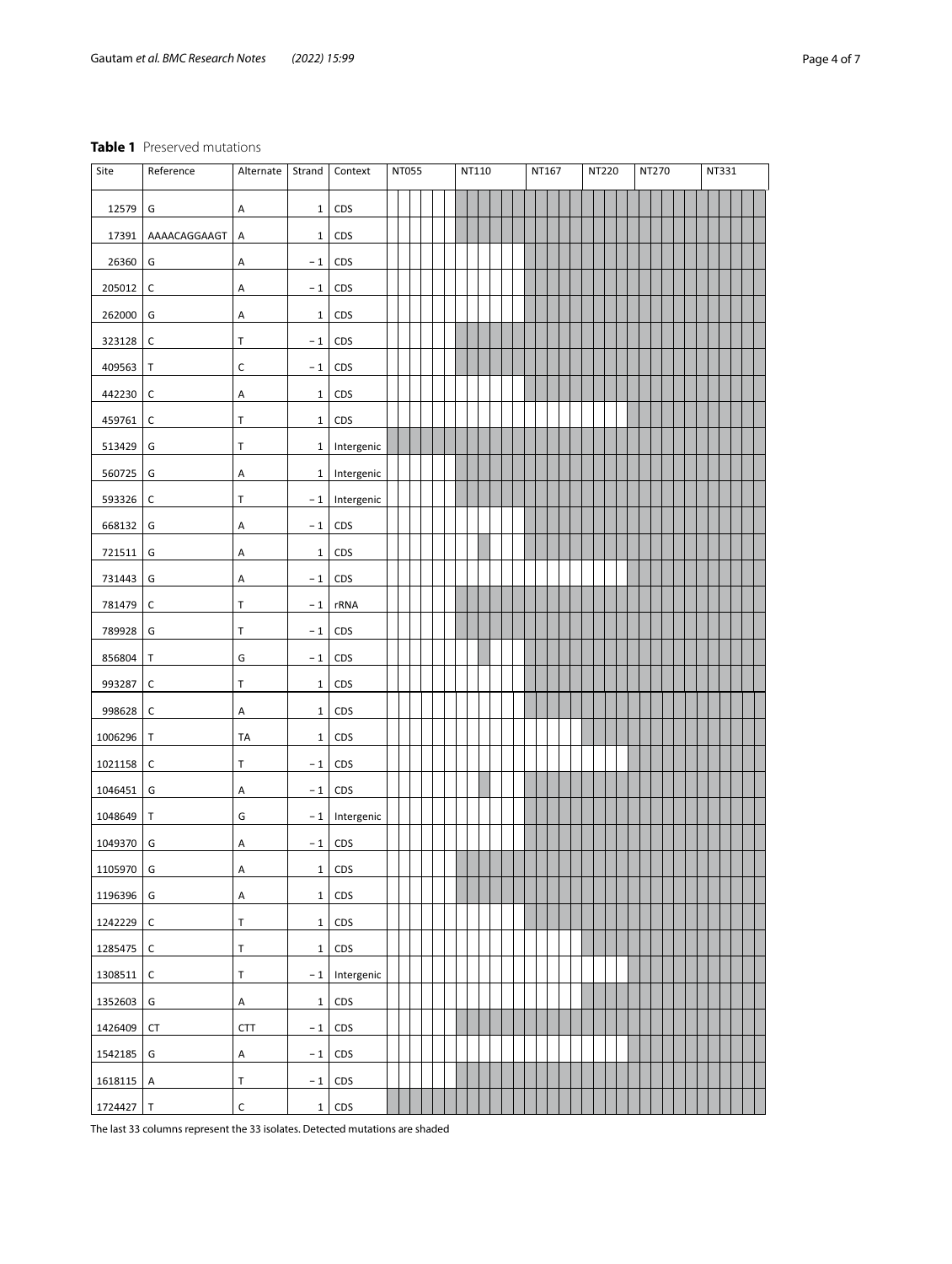| <b>Site</b>            | Locus_tag    | <b>Product and length</b>                                  | Base change*                      | Codon change             |
|------------------------|--------------|------------------------------------------------------------|-----------------------------------|--------------------------|
| Indels                 |              |                                                            |                                   |                          |
| 17391                  | TRQ7_RS00090 | Flagellar biosynthesis protein FlhB                        | $d11: AAAACAGGAAGT \rightarrow A$ | Frame shift, truncation  |
| 1006296                | TRQ7_RS05035 | Alpha-amylase                                              | $i1: T \rightarrow TA$            | Frame shift, run-through |
| 1426409                | TRQ7_RS07315 | 2-hydroxyacid dehydrogenase                                | $i1:AG \rightarrow AGG$           | Frame shift, truncation  |
| <b>SNPs</b>            |              |                                                            |                                   |                          |
| 205012                 | TRQ7_RS01075 | Methylmalonyl-CoA carboxyltransferase                      | Transversion: $G \rightarrow T$   | Silent: V360             |
| 262000                 | TRQ7_RS01400 | Hypothetical protein                                       | Transition: $G \rightarrow A$     | Silent: L346             |
| 323128                 | TRQ7_RS01715 | Queuosine precursor transporter                            | Transition: $G \rightarrow A$     | Silent: T204             |
| 459761                 | TRQ7_RS02405 | Tyrosine-tRNA ligase                                       | Transition: $C \rightarrow T$     | Silent: V15              |
| 1724427                | TRQ7_RS08830 | Alpha-glucuronidase Agu4A                                  | Transition: $T \rightarrow C$     | Silent: H107             |
| ABC transporters       |              |                                                            |                                   |                          |
| 409,563                | TRQ7_RS02130 | ABC transporter substrate-binding protein                  | Transition: $A \rightarrow G$     | Missense: Q545R          |
| 668132                 | TRQ7_RS03395 | Sugar ABC transporter permease                             | Transition: $C \rightarrow T$     | Missense: A283V          |
| 1046451                | TRQ7_RS05215 | Sugar ABC transporter ATP-binding protein                  | Transition: $C \rightarrow T$     | Missense: A406V          |
| 1,049,370              | TRQ7_RS05225 | Sugar ABC transporter substrate-binding protein            | Transition: $C \rightarrow T$     | Missense: P115S          |
| 1542185                | TRQ7_RS07940 | ABC transporter ATP-binding protein                        | Transition: $C \rightarrow T$     | Missense: P290S          |
| Stress response        |              |                                                            |                                   |                          |
| 442230                 | TRQ7_RS02305 | PhoH family protein                                        | Transversion: $C \rightarrow A$   | Missense: S123R          |
| 789928                 | TRQ7_RS04030 | Sodium-translocating pyrophosphatase                       | Transversion: $C \rightarrow A$   | Missense: A461E          |
| 993287                 | TRQ7_RS04975 | 5'/3'-nucleotidase SurE                                    | Transition: $C \rightarrow T$     | Missense: P50L           |
| 1105970                | TRQ7_RS05480 | Ribose-phosphate pyrophosphokinase                         | Transition: $G \rightarrow A$     | Missense: A83T           |
| 1196396                | TRQ7_RS05995 | Phosphate signaling complex protein PhoU                   | Transition: $G \rightarrow A$     | Missense: G83S           |
| Sensing and regulation |              |                                                            |                                   |                          |
| 856804                 | TRQ7_RS04355 | ROK family transcriptional regulator                       | Transversion: $A \rightarrow C$   | Missense: N12T           |
| 998628                 | TRQ7_RS05010 | Response regulator transcription factor                    | Transversion: $C \rightarrow A$   | Missense: L189M          |
| 1242229                | TRQ7_RS06235 | Transcriptional repressor                                  | Transition: $C \rightarrow T$     | Nonsense: Q9             |
| 1285475                | TRQ7_RS06565 | RNA polymerase sigma factor RpoD                           | Transition: $C \rightarrow T$     | Missense: L280F          |
| 1618115                | TRQ7_RS08290 | Sensor domain-containing diguanylate cyclase               | Transversion: $T \rightarrow A$   | Missense: V390E          |
| Others                 |              |                                                            |                                   |                          |
| 12579                  | TRQ7_RS00060 | Ribonuclease HII                                           | Transition: $G \rightarrow A$     | Missense: A237T          |
| 26360                  | TRQ7_RS00155 | Galactose-1-phosphate uridylyltransferase                  | Transition: $C \rightarrow T$     | Missense: P274L          |
| 721511                 | TRQ7_RS03655 | UDP-N-acetylmuramoyl-tripeptide-D-alanyl-D- alanine ligase | Transition: $G \rightarrow A$     | Missense: D148N          |
| 731443                 | TRQ7_RS03700 | NADH-quinone oxidoreductase subunit NuoE                   | Transition: $C \rightarrow T$     | Missense: S15L           |
| 1021158                | TRQ7_RS05125 | Hypothetical protein                                       | Transition: $G \rightarrow A$     | Missense: G148D          |
| 1352603                | TRQ7_RS06890 | Hypothetical protein                                       | Transition: $G \rightarrow A$     | Missense: V418I          |

# <span id="page-4-0"></span>**Table 2** Preserved mutations happened in coding sequences

\* d11: deletion of 11 bases; i1: insertion of 1 base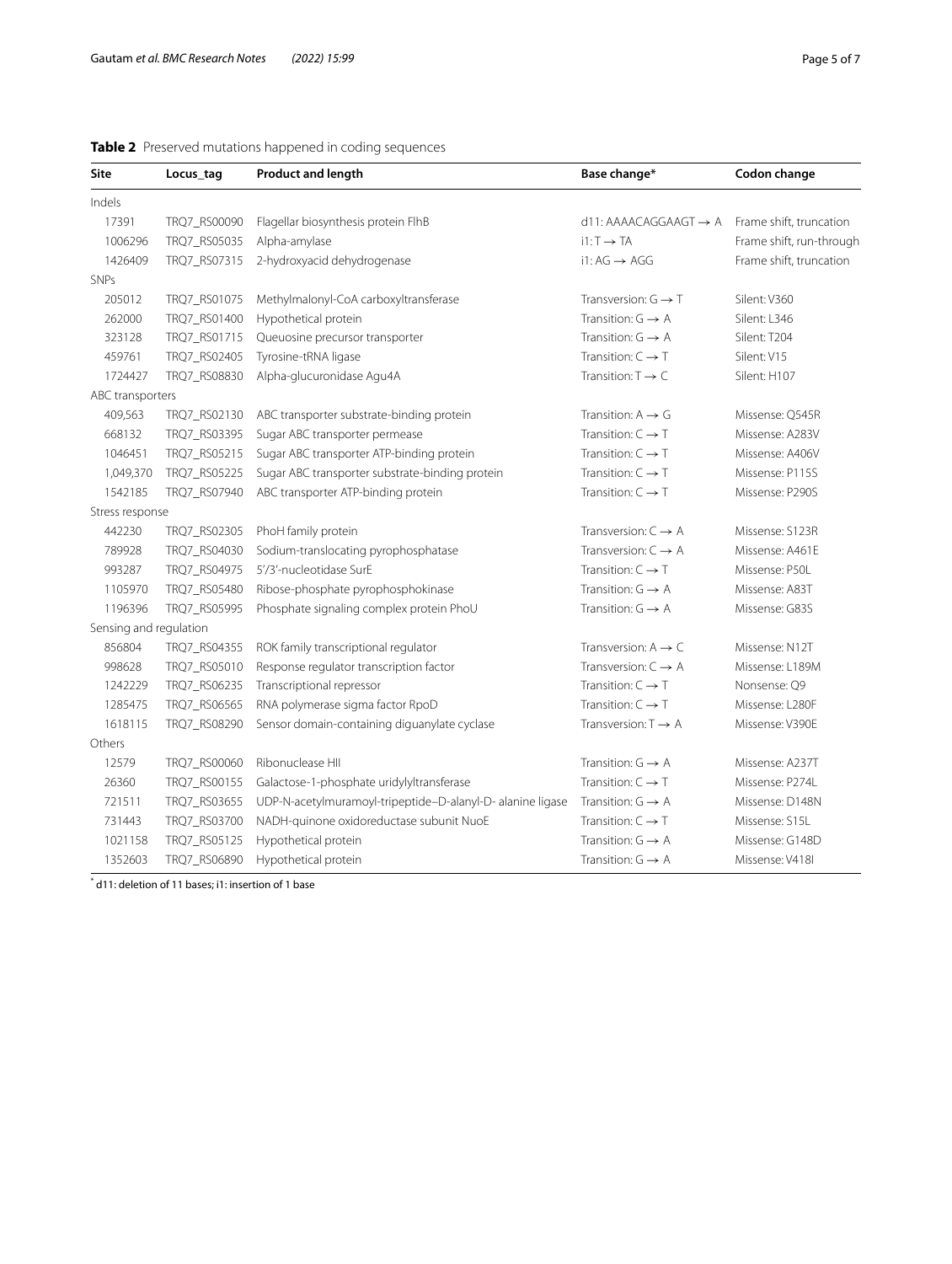#### <span id="page-5-5"></span>**Table 3** Mutations emerged in NT331

| <b>Site</b> | Ref                 | Alt | Strand       | Context    | Locus_tag            | Product                                                  | Codon change      | <b>NT331</b> |  |  |
|-------------|---------------------|-----|--------------|------------|----------------------|----------------------------------------------------------|-------------------|--------------|--|--|
| 166426      | G                   | A   | 1            | <b>CDS</b> | TRQ7 RS00870         | FprA family A-type flavoprotein                          | missense: G102E   |              |  |  |
|             |                     |     |              |            |                      | S-adenosylmethionine                                     | missense: G113A   |              |  |  |
| 265465      | G                   | C   | $\mathbf{1}$ | <b>CDS</b> | TRQ7 RS01425         | decarboxylase proenzyme                                  |                   |              |  |  |
|             | <b>ATTTCCTGTCTA</b> |     |              |            |                      |                                                          | In-frame deletion |              |  |  |
|             | <b>TGAGATCTAAAA</b> |     |              |            |                      | of 19 aa: E251-                                          |                   |              |  |  |
|             | <b>GATCTCCTAGTG</b> |     |              |            |                      |                                                          | K269              |              |  |  |
|             | AGCTATCTAGAT        |     |              |            |                      |                                                          |                   |              |  |  |
| 299087      | <b>ACTCAACCTC</b>   | A   | $-1$         | <b>CDS</b> | TRQ7 RS01590         | sulfatase-like hydrolase/transferase                     |                   |              |  |  |
| 330305      | G                   |     | $-1$         | CDS        | TRQ7 RS09615         | ABC transporter permease subunit                         | missense: S193R   |              |  |  |
| 516778      | G                   | A   |              | <b>CDS</b> | TRQ7 RS02660         | HAMP domain-containing protein                           | silent: A524      |              |  |  |
| 516817      | G                   | T   |              | <b>CDS</b> | TRQ7 RS02660         | HAMP domain-containing protein                           | silent: G537      |              |  |  |
|             |                     |     |              |            | sodium-translocating |                                                          | nonsense: Y553    |              |  |  |
| 789651      | G                   | GC  | $-1$         | CDS        | TRQ7 RS04030         | pyrophosphatase                                          |                   |              |  |  |
| 919569      | G                   | A   |              | <b>CDS</b> | TRQ7 RS04625         | alpha-glucuronidase                                      | silent: E365      |              |  |  |
| 957659      | C                   | A   | $-1$         | intergenic | TRQ7 RS04810         |                                                          |                   |              |  |  |
| 1120367     | C                   | T   |              | <b>CDS</b> | TRQ7 RS05565         | F <sub>0</sub> F <sub>1</sub> ATP synthase subunit alpha | missense: A134V   |              |  |  |
| 1121023     | G                   | A   |              | <b>CDS</b> | TRQ7 RS05565         | $F_0F_1$ ATP synthase subunit alpha                      | missense: G353R   |              |  |  |
| 1122786     | G                   | T   |              | <b>CDS</b> | TRQ7 RS05575         | $F_0F_1$ ATP synthase subunit beta                       | missense: G152C   |              |  |  |
| 1340016     | G                   | A   |              | <b>CDS</b> | TRQ7 RS06825         | MBL fold metallo-hydrolase                               | missense: G58S    |              |  |  |
| 1396710     | C                   | T   |              | <b>CDS</b> | TRQ7 RS07160         | hypothetical protein                                     | silent: V283      |              |  |  |
| 1450063     | $\overline{A}$      | G   | $-1$         | CDS        | TRQ7 RS07455         | extracellular solute-binding protein                     | missense: Y123H   |              |  |  |

The last six columns represent the six NT331 isolates. Detected mutations are shaded

#### **Abbreviations**

ALE: Adapted laboratory evolution; CDS: Coding sequence; Indel: Insertion or deletion; IGV: Integrative Genomics Viewer; SNP: Single nucleotide polymorphism.

## **Supplementary Information**

The online version contains supplementary material available at [https://doi.](https://doi.org/10.1186/s13104-022-05982-9) [org/10.1186/s13104-022-05982-9](https://doi.org/10.1186/s13104-022-05982-9).

<span id="page-5-4"></span>**Additional fle 1: Figure S1**. Degradation of cellulose flter paper by *C. saccharolyticus* DSM 8903. **Figure S2**. ALE procedures. **Figure S3**. Timeline of the major events of ALE and the sampling points of mutants.

#### **Acknowledgements**

The authors would like to thank Mr. Wolfgang Ebersole for assistance in characterizing RQ7 mutant strains.

#### **Authors' contributions**

ZX conceived and coordinated the study, analyzed genome mutations, and drafted the manuscript. JG, HX, JH conducted the ALE experiments. JG also isolated the RQ7 mutant strains and prepared genomic DNA. CP, AL, and JM performed genome resequencing and reads mapping. All authors read and approved the fnal manuscript.

#### **Funding**

The work (proposal: 10.46936 /10.25585 /60000848) conducted by the U.S. Department of Energy Joint Genome Institute [\(https://ror.org/04xm1d337](https://ror.org/04xm1d337)), a DOE Office of Science User Facility, is supported by the Office of Science of the U.S. Department of Energy operated under Contract No. DE-AC02-05CH11231.

#### **Availability of data and materials**

The sequencing data in this study are available in NCBI BioProject with accession numbers PRJNA568833-PRJNA568851, PRJNA568854-PRJNA568862, PRJNA582349, PRJNA584080-PRJNA584083.

## **Declarations**

**Ethics approval and consent to participate** Not applicable.

## **Consent for publication**

Not applicable.

## **Competing interests**

The authors declare that they have no competing interest.

#### **Author details**

<sup>1</sup> Department of Biological Sciences, Bowling Green State University, Bowling Green, OH 43403, USA. <sup>2</sup> School of Life Sciences, Minnan Normal University, 36 Xianqianzhi Street, Zhangzhou 363000, Fujian, China. <sup>3</sup>Department of Energy-Joint Genome Institute, 1 Cyclotron Road, Berkeley, CA 94720, USA.

Received: 27 September 2021 Accepted: 22 February 2022

#### **References**

- <span id="page-5-0"></span>1. Woods RJ, Barrick JE, Cooper TF, Shrestha U, Kauth MR, Lenski RE. Secondorder selection for evolvability in a large *Escherichia coli* population. Science. 2011;331(6023):1433–6.
- 2. Sniegowski PD, Gerrish PJ, Lenski RE. Evolution of high mutation rates in experimental populations of *E coli*. Nature. 1997;387(6634):703–5.
- <span id="page-5-1"></span>3. Singh R, Gradnigo J, White D, Lipzen A, Martin J, Schackwitz W, Moriyama E, Blum P. Complete genome sequence of an evolved *thermotoga maritima* isolate. Genome Announc. 2015. [https://doi.org/10.1128/genomeA.](https://doi.org/10.1128/genomeA.00557-15) [00557-15.](https://doi.org/10.1128/genomeA.00557-15)
- <span id="page-5-2"></span>4. Dragosits M, Mattanovich D. Adaptive laboratory evolution—principles and applications for biotechnology. Microb Cell Fact. 2013;12:64–64.
- 5. Ai C, McCarthy S, Eckrich V, Rudrappa D, Qiu G, Blum P. Increased acid resistance of the archaeon, Metallosphaera sedula by adaptive laboratory evolution. J Ind Microbiol Biotechnol. 2016;43(10):1455–65.
- 6. Jilani SB, Venigalla SSK, Mattam AJ, Dev C, Yazdani SS. Improvement in ethanol productivity of engineered *E coli* strain SSY13 in defned medium via adaptive evolution. J Ind Microbiol Biotechnol. 2017;44(9):1375–84.
- <span id="page-5-3"></span>7. Kim NY, Kim SN, Kim OB. Long-term adaptation of *Escherichia coli* to methanogenic co-culture enhanced succinate production from crude glycerol. J Ind Microbiol Biotechnol. 2018;45(1):71–6.
- 8. Weikert C, Sauer U, Bailey JE. Use of a glycerol-limited, long-term chemostat for isolation of *Escherichia coli* mutants with improved physiological properties. Microbiology. 1997;143(5):1567–74.